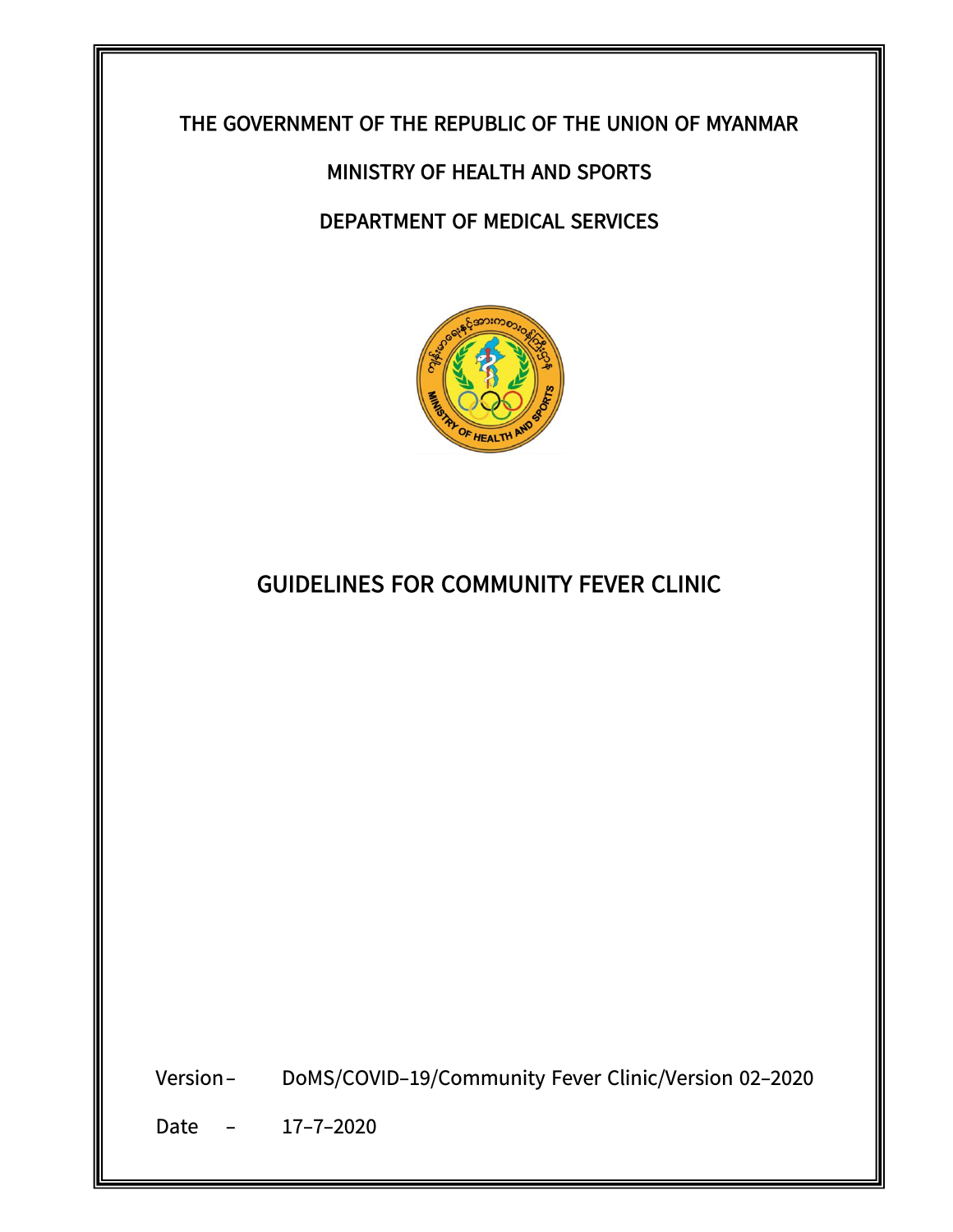# **Guideline for Community Fever Clinic**

# **(Version 2) as of 17-7-2020**

## **Contents**

- 1. Objectives
- 2. Rationale for Community Fever Clinic
- 3. Scope and Field of Application
- 4. Role and Responsibility
- 5. Procedure
- 6. Surveillance Case Definition for COVID-19
- 7. Patient Record Form
- 8. Required Resources

## *Prepared by*

Associate Professor Aung Kyaw Thu Dr. Thaung Lin

## *Edited by*

Professor Mar Mar Kyi, Department of Medicine, UM 2 Professor Thin Thin Nwe, Head of Department of Medicine, UM 2 Medical Care Division, Department of Medical Services

## *Contact for any information*

067 411608 medicalcare@mohs.gov.mm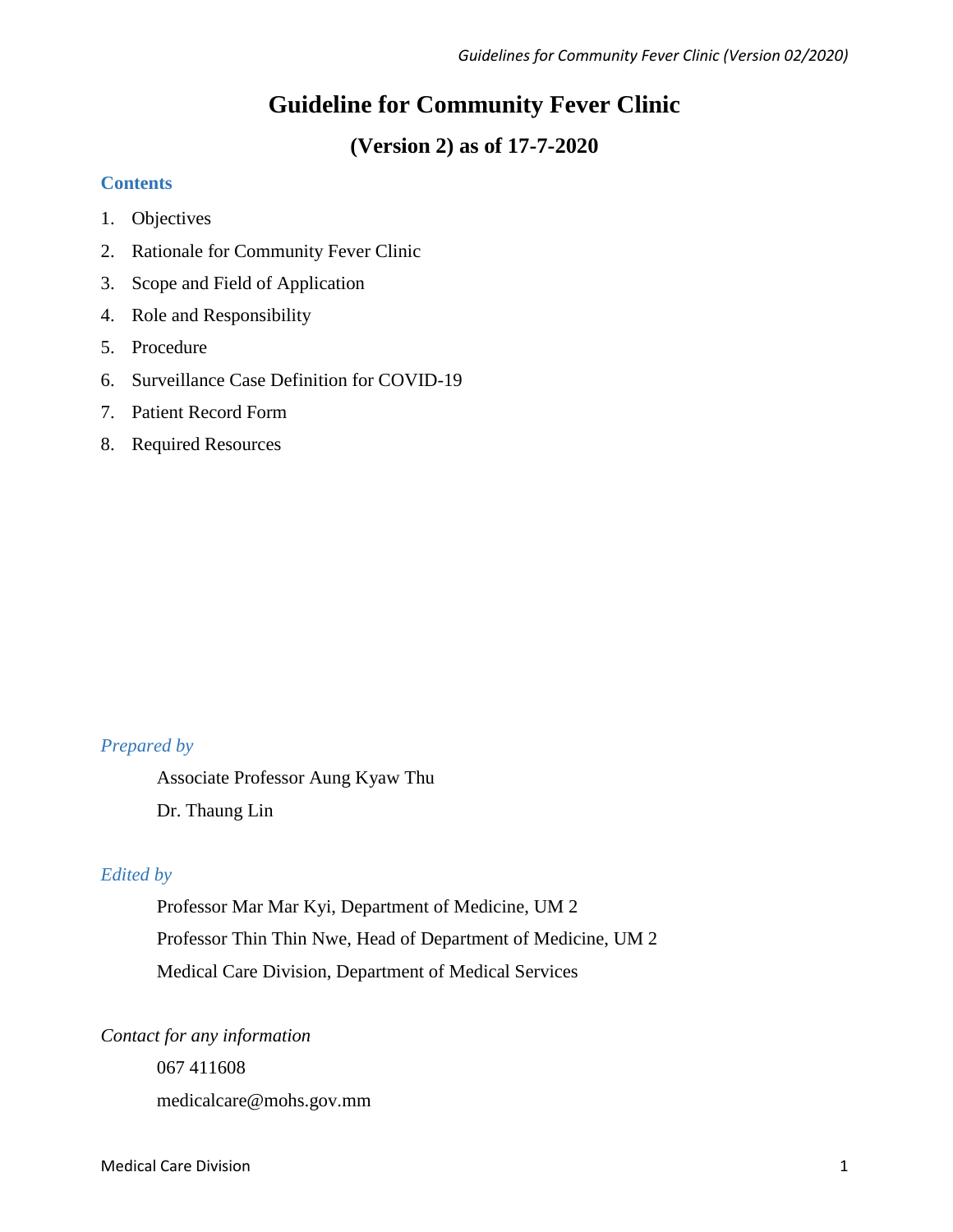## **1. Objectives**

## **General Objective**

To have well-organized and efficient fever clinic which is safe for both patients and health professionals.

## **Specific Objectives**

- To identify COVID-19 cases in early stage of disease.
- To make sure that a differential diagnosis is approached during the raining season
- To reduce the burden of emergency department at public hospitals.
- To collaborate with general practitioners in prevention and control of COVID-19, and many other transmitted diseases.
- To prevent COVID-19 infections in GP clinics.
- To reduce nosocomial infection among suspected patients.

## **2. Rationale for Community Fever Clinic**

- Every fever patient should be suspected and investigated to avoid potential spread.
- Differential Diagnosis can be conducted to confounding fever tropical infectious such as:
	- Dengue/Chikungunya
	- Malaria
	- Enteric fevers and Typhoid fever
	- Typhus
	- Leptospirosis
	- Influenza and Influenza like illness: VRS, Mycoplasma and some others
- Risk of infection to health professionals and the community by COVID-19 shall be reduced by proper organization of community fever clinic.

## **3. Scope and Field of Application**

All team members shall be aware of infection control measures. The team will be supervised by the respective township medical officer and shall comprise consultant physician or specialist assistant physician, or general practitioner or medical officer, two nurses, two nurse assistants/workers/volunteers. All medical practitioners must be registered with Myanmar medical council and must have practicing license.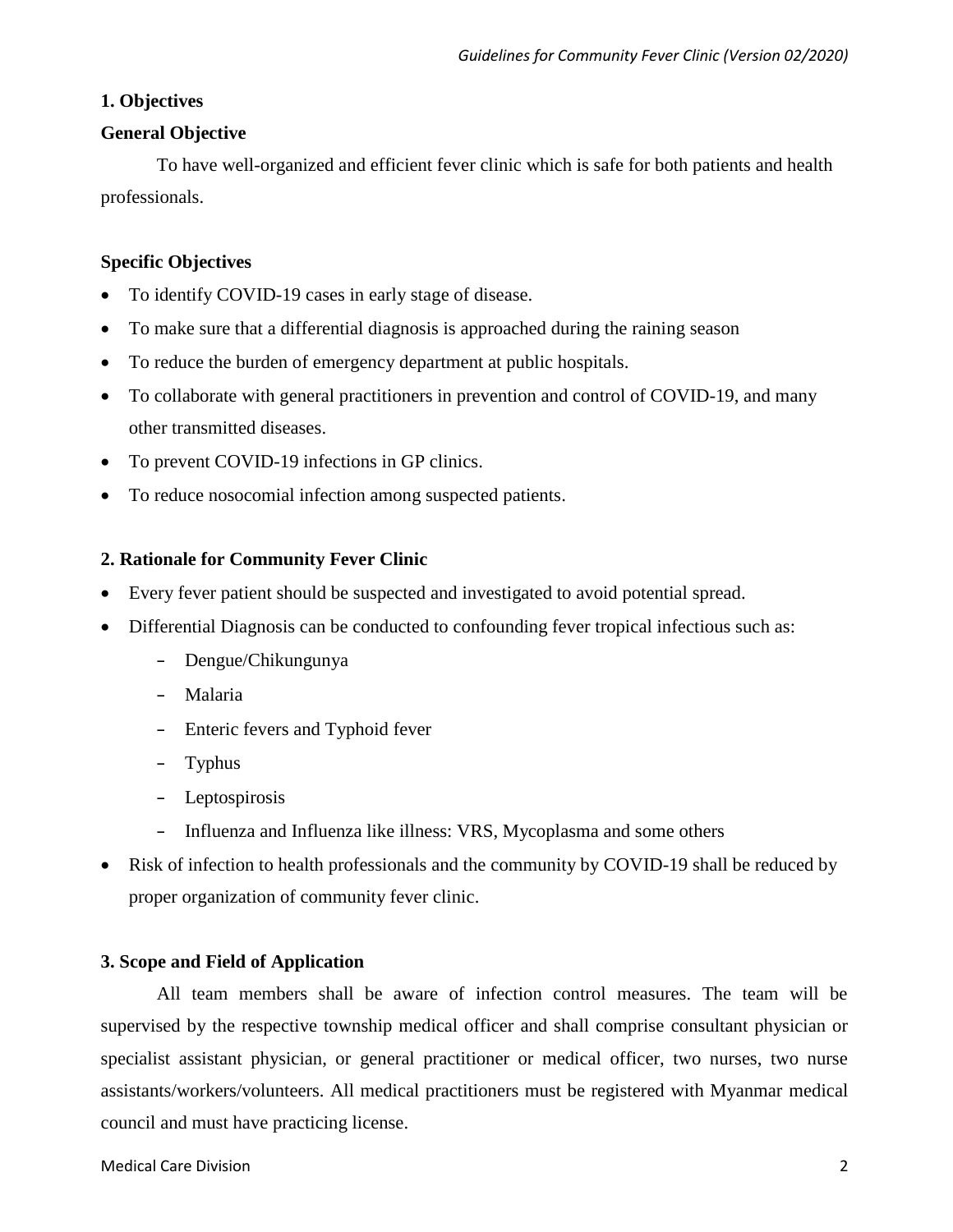## **4. Role and Responsibility**

## **Nurse aid/ Worker**

Shall be responsible for:

- Cleaning the clinic including instruments, door handles, chairs, beds, floors daily before and after the clinic and instructing patients to wear face masks and to do hand washing, supporting transportation of patients and disposal of medical clinic waste.
- Management of patients for line up.
- Preventing crowd of patients.
- Support for practice of social distancing among patients.

#### **Nurse**

Shall be responsible for:

- Registration and measuring temperature.
- Assisting consultant or specialist assistant physician and general practitioner or medical officer for examination and diagnosis of patients.
- Supervision of nurse aid/ worker.
- Ensure that there is adequate airflow in the fever clinic

## **Consultant Physician or Specialist assistant Physician or General Practitioner**

Shall be responsible for:

- Examination of patients and screening or diagnosis of suspect case for COVID-19.
- Conduct differential diagnosis for the other tropical diseases
- Provision of appropriate treatment for other patients.

#### **5. Procedure**



Any patients with history of fever shall be eligible to attend the community fever clinic.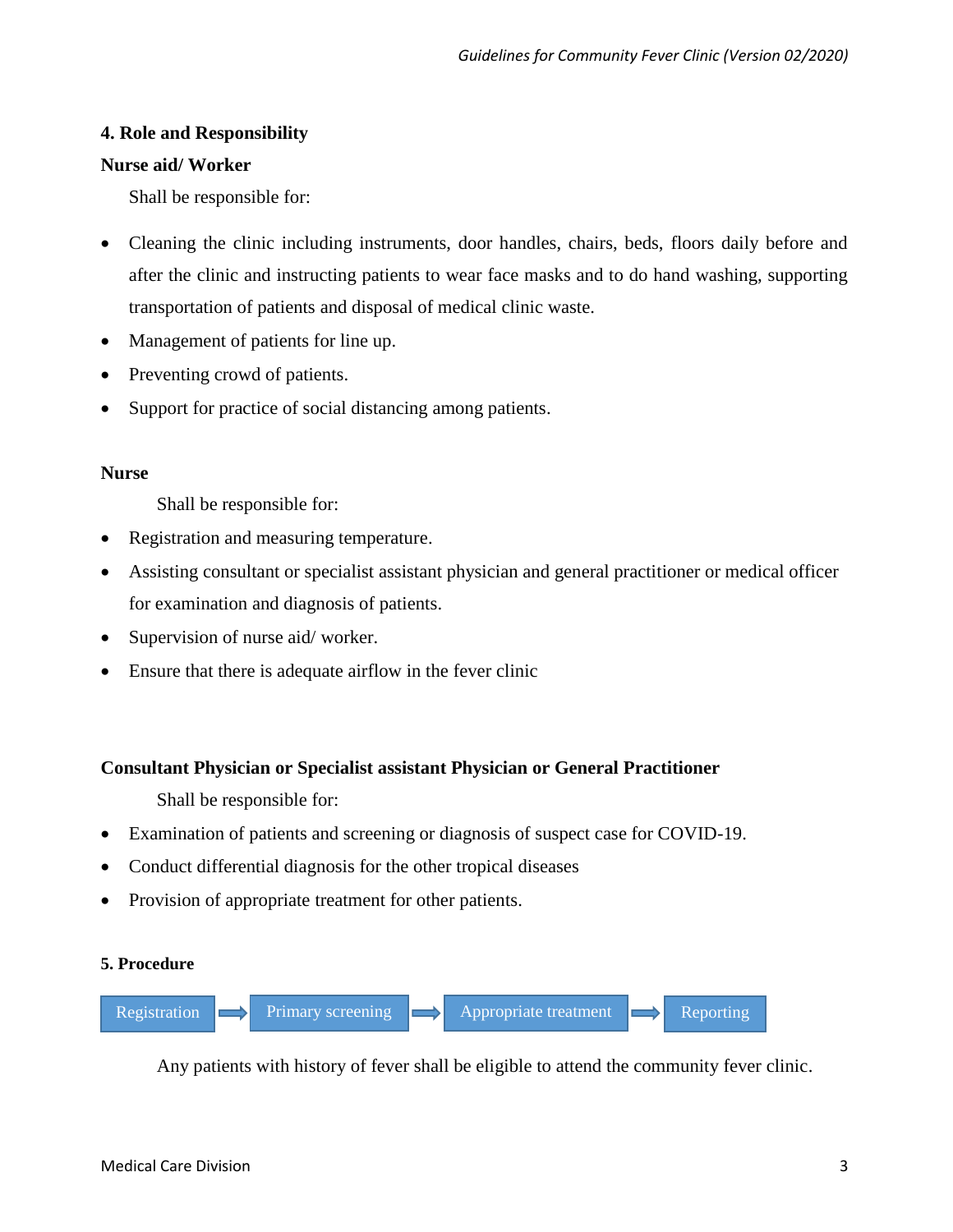| <b>Steps</b> | <b>Actions involved</b>                                                  | <b>Responsible person and rationale</b> |  |  |  |
|--------------|--------------------------------------------------------------------------|-----------------------------------------|--|--|--|
| 1.           | <b>Registration</b>                                                      | Screening nurse                         |  |  |  |
|              | Name, age, gender, address, phone number                                 | Rationale for registration is to        |  |  |  |
|              | and contact information shall be recorded                                | maintain records for further contact    |  |  |  |
|              |                                                                          | tracing.                                |  |  |  |
| 2.           | <b>Primary screening</b>                                                 | Screening nurse                         |  |  |  |
|              | Any patient with history of fever and/ or                                | The rationale for primary screening     |  |  |  |
|              | cough shall be eligible for primary                                      | is to quickly rule out patients who     |  |  |  |
|              | screening                                                                | require for hospital admission.         |  |  |  |
|              | Measure temperature using infrared non-                                  |                                         |  |  |  |
|              | touch thermometer, SpO2 using pulse                                      |                                         |  |  |  |
|              | oximeter and respiratory rate                                            |                                         |  |  |  |
|              | Those with fever and $SpO2$ <93% and or                                  |                                         |  |  |  |
|              | respiratory rate $>30$ /min or unable to talk                            |                                         |  |  |  |
|              | shall be directly referred to Emergency                                  |                                         |  |  |  |
|              | Department of designated hospital after                                  |                                         |  |  |  |
|              | contact with focal person.                                               |                                         |  |  |  |
|              | If undetermined, team decision shall be                                  |                                         |  |  |  |
|              | made.                                                                    |                                         |  |  |  |
| 3.           | <b>Appropriate treatment</b>                                             | Consulting physician                    |  |  |  |
|              | Those with definite etiology of fever and                                | Rationale is those with disease other   |  |  |  |
|              | least possibility of COVID-19 shall be   than COVID-19 shall be treated. |                                         |  |  |  |
|              | while<br>given<br>necessary<br>treatment                                 |                                         |  |  |  |
|              | maintaining precaution<br>and<br>measures                                |                                         |  |  |  |
|              | otherwise contact to focal person and then                               |                                         |  |  |  |
|              | refer to designated hospital.                                            |                                         |  |  |  |
| 4.           | <b>Reporting</b>                                                         | Community fever clinic team             |  |  |  |
|              | Daily number of patients shall be reported                               |                                         |  |  |  |
|              | to responsible persons or the respective                                 |                                         |  |  |  |
|              | Township medical officer (TMO).                                          |                                         |  |  |  |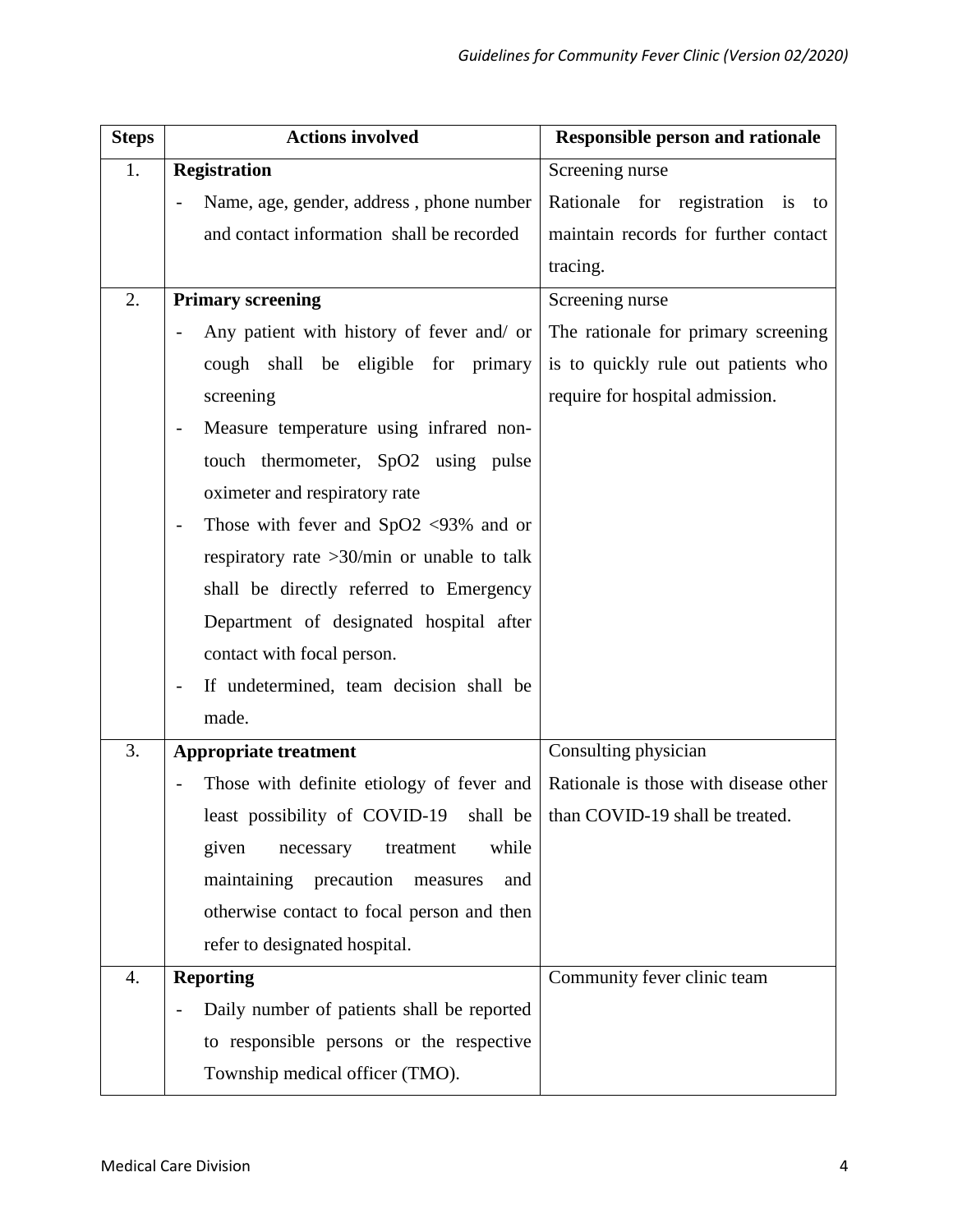#### **6. Surveillance Case Definition for COVID-19**

Suspect case definition for COVID-19 will be the same as in Clinical Management Guideline for COVID-19 Acute Respiratory Disease version of the Department of Medical Services (Update should be assessed on MoHS official website https://www.mohs.gov.mm /Main/content/publication/2019-ncov).

#### **Suspect case**

1) A patient with acute respiratory illness (fever and at least one sign/symptom of respiratory disease (e.g., cough, shortness breath),

#### **AND**

a history of travel to or residence in a location reporting community transmission of COVID-19 disease during the 14 days prior to symptom onset.

#### **OR**

2) A patient with any acute respiratory illness

#### **AND**

having been in contact with a confirmed or probable COVID-19 case in the last 14 days prior to onset of symptoms

#### **OR**

3) A patient with severe acute respiratory infection (fever and at least one sign/symptom of respiratory disease, e.g., cough, shortness breath; requiring hospitalization)

#### **AND**

in the absence of an alternative diagnosis that fully explains the clinical presentation.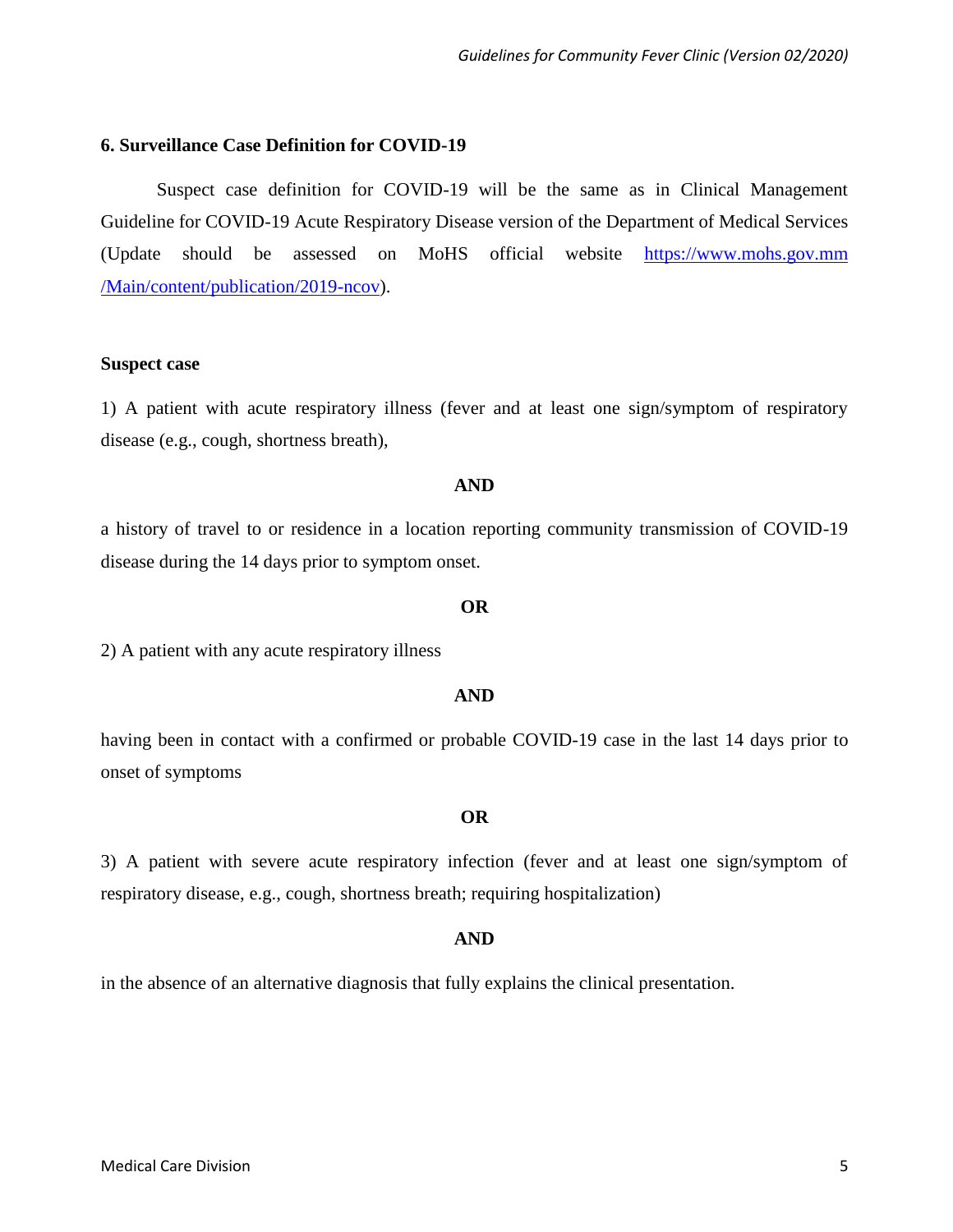## **Differential Diagnosis should take in account:**

## **Syndrome Clinique/ Syndromic Approach**

- **Fever with respiratory syndrome**
	- o Influenza
	- o Covid-19
	- o Tuberculosis
	- o Other bacterial and atypical pneumonia (Mycoplasma/ VRS)
- Fever with jaundice
	- o Severe Malaria
	- o Severe Dengue Fever
	- o Leptospirosis
	- o Acute Viral Hepatitis
- Fever with abdominal pain
	- o Enteric fevers
	- o Liver abscess
- Fever with diarrhea
	- o Nontyphoidal Salmonellosis
	- o Campylobacter/ Shigella/ Enteroinvasive E Coli
- Fever with rash
	- o Dengue/ Chikungunnya/ Zika
	- o Scrub and murine Typhus
	- o Enteric fever
	- o Measles/ Meningococcal infection
- Fever with neurological symptoms
	- o Cerebral Malaria
	- o Meningococcal infections
	- o Japanese Encephalitis
- Fever with no localizing symptoms
	- o Malaria
	- o Dengue/ Chikungunya/ Zika
	- o Typhus
	- o Enteric Fever
	- o Leptospirosis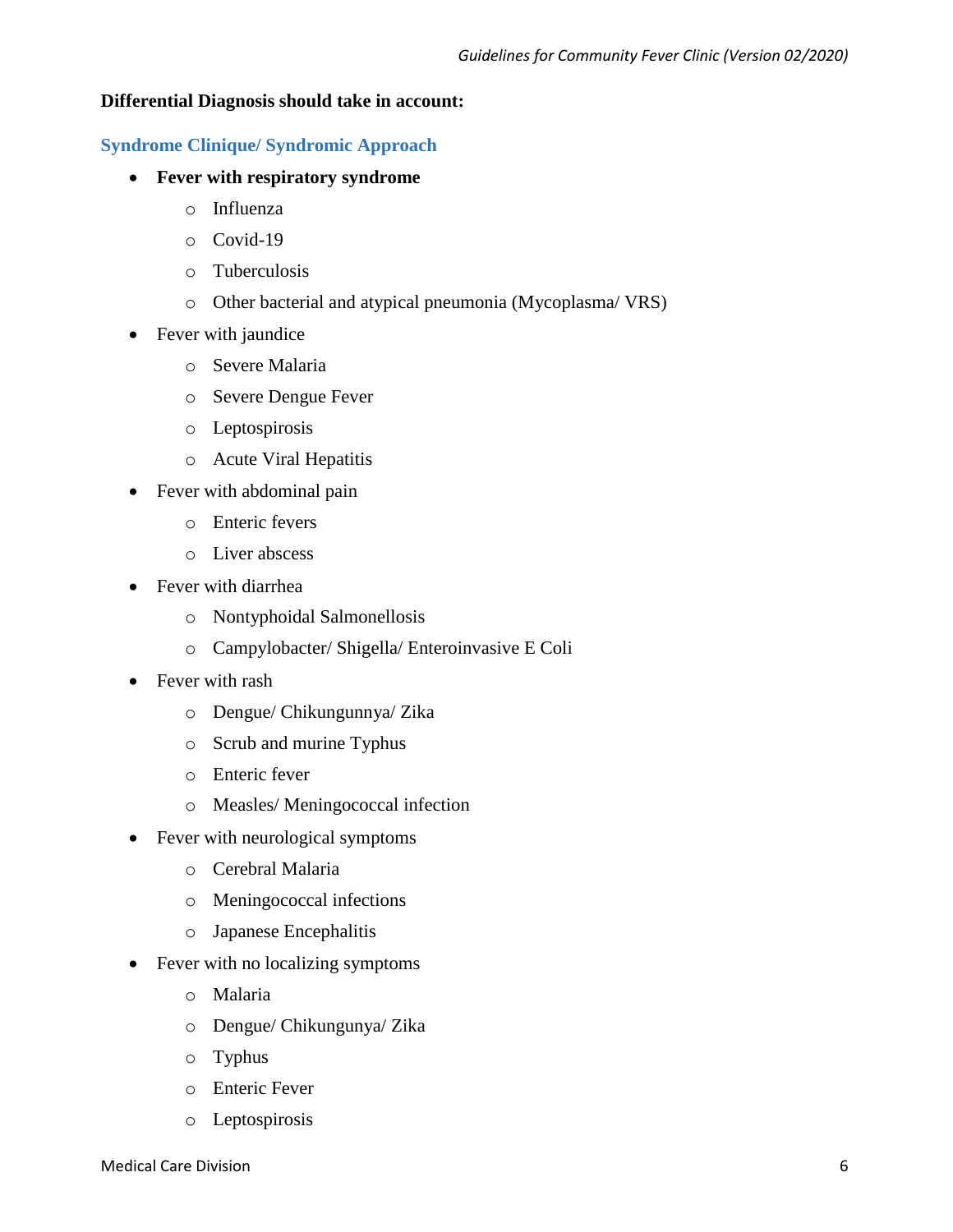o Covid-19

## **7. Patient Record Form**

History taking and physical examination will be recorded for each patient in standard form (attached) as Clinical Management Guidelines for COVID-19 Acute Respiratory Disease version of the Department of Medical Services (Update should be assessed on MoHS official website [https://www.mohs.gov.mm/Main/content/ publication/2019-ncov\)](https://www.mohs.gov.mm/Main/content/%20publication/2019-ncov).

## **8. Required Resources**

## **Accommodation**

- Patient reception area- spacious for about at least 10 patients to separate about 6 feets or more with adequate air flow in both direction
- Registering and screening area with desk and chair for screening nurse
- Examination area- desk, chair, patient bed with good lighting, good ventilation
- Changing area
- Containment area for suspect patients before referral
- Compound shelter if the patients have to wait before entering fever clinic area
- Rest rooms facilities for patients.

## **Protection**

- Use of Personal Protective Equipment (PPE) will be according to instruction by Department of Medical Services dated on 12-3-2020 (attached)
- Proper hand washing or sanitizer before and after every patient encounter.

## **Others**

- All patients must have surgical masks
- Separate hand washing facilities for patients and health care workers
- Contact phone number for fever clinic so that appointments can be scheduled to avoid crowding of patients
- Pulse oximeter
- Emergency medicine box

Medical Care Division 7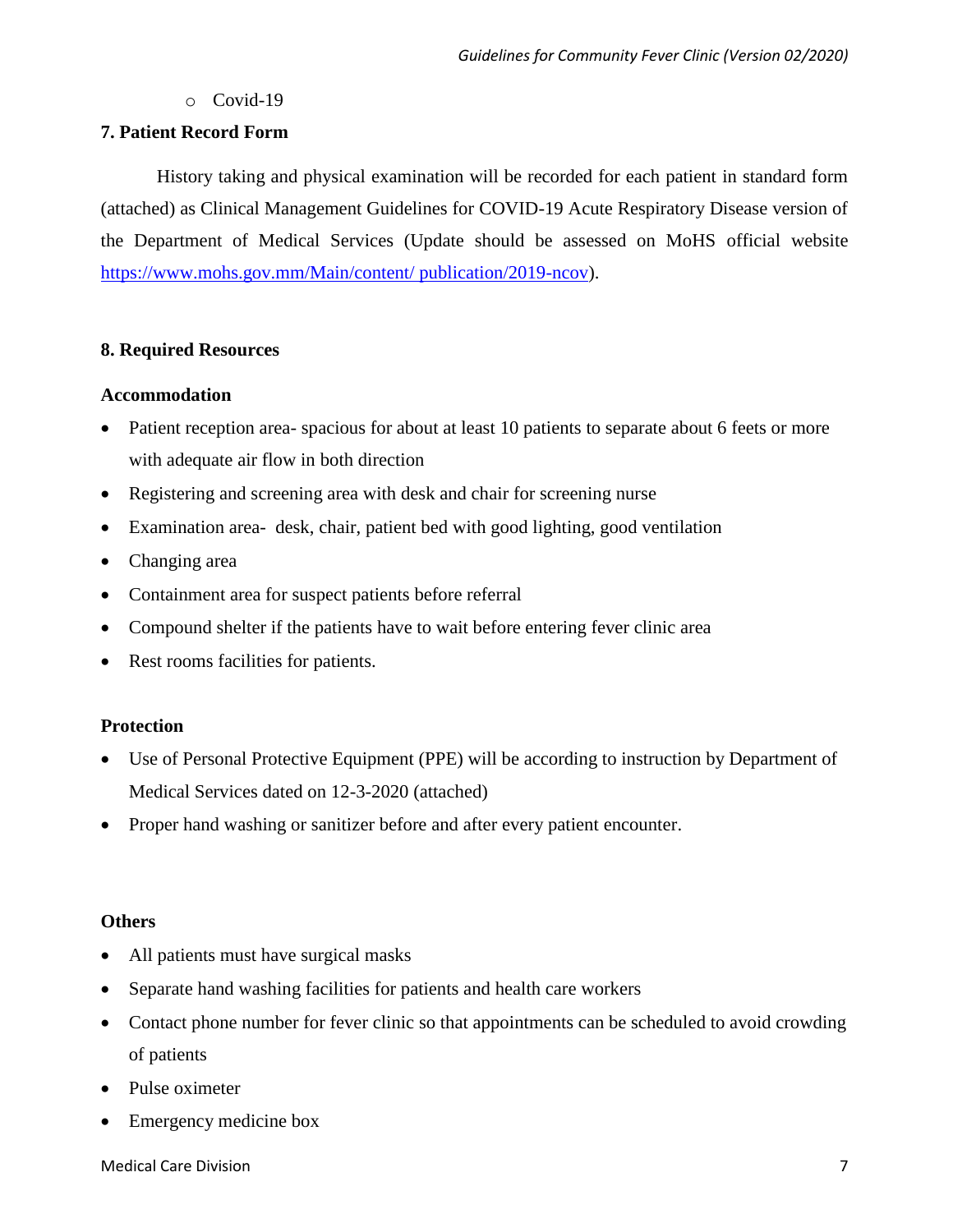- Adequate PPE supply (PPE cap, medical mask, face shield, gloves, disposable gown)
- Proper clinic waste management practice.

When possible, consider the collection of samples for some of the lab examination accordingly:

- o CBC
- o CRP
- o LFT
- o Widal test
- o Urinalysis
- o Rapid test: Malaria/ NS1 Ag/ Chikungunya/ Influenza
- o CXR

In case of possibility, some more specific exams can be consider for referral if necessary such as :

- o Rapid test for Leptospirosis
- o Gene Expert
- o PCR: Influenza/ Covid 19
- o Serologies: EBV/ CMV/ Mycoplasma pnuemoniae/ Weil Felix and IFA/ Hepatitis A/B/C/ Measles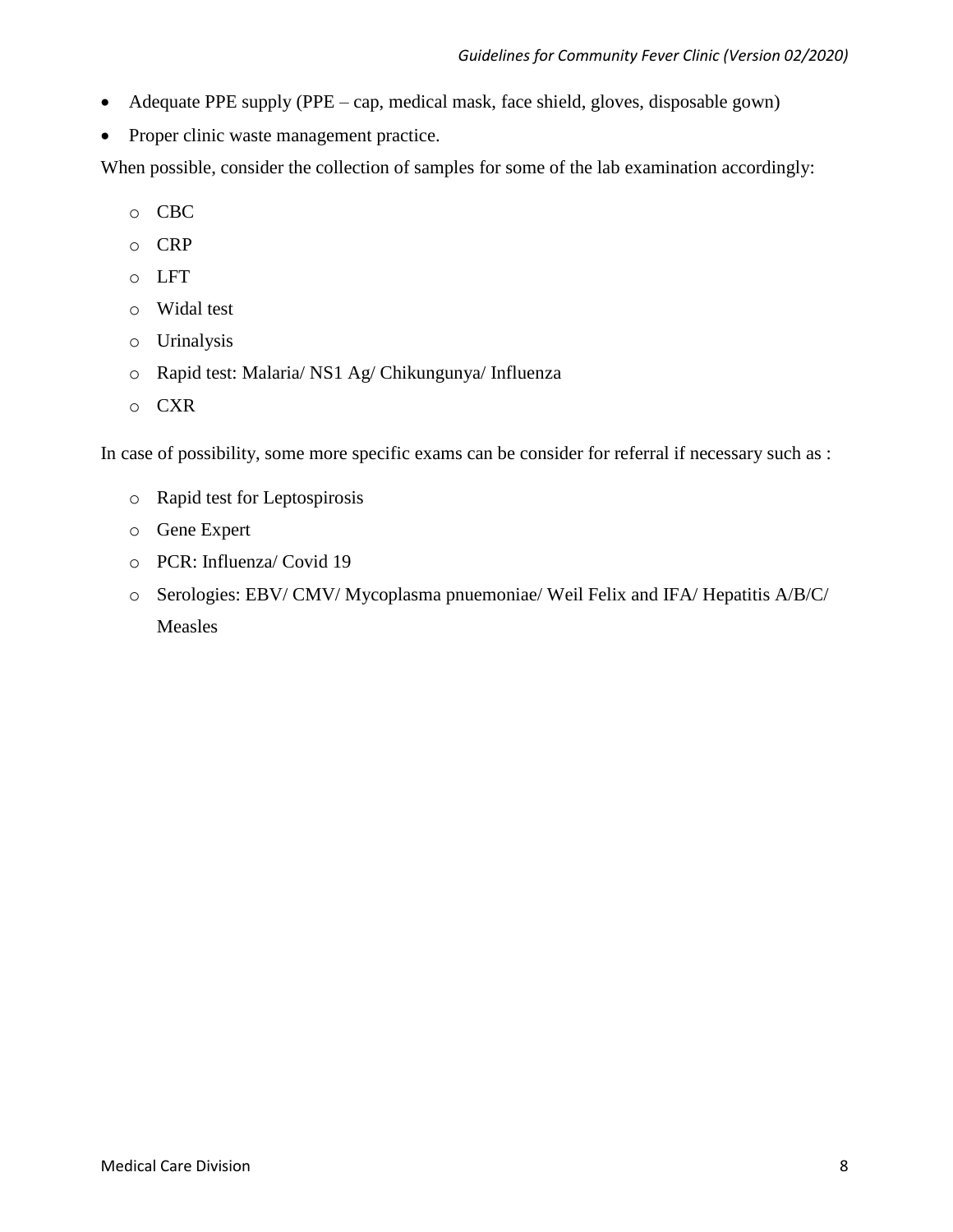# **Patient Record Form for Suspected COVID-19 Acute Respiratory Disease**

| <b>Patient's Particulars</b>                                                                                                                                                                       |
|----------------------------------------------------------------------------------------------------------------------------------------------------------------------------------------------------|
|                                                                                                                                                                                                    |
|                                                                                                                                                                                                    |
| Room ----------------------, Occupation---------------------------                                                                                                                                 |
|                                                                                                                                                                                                    |
| Travel & contact history                                                                                                                                                                           |
| Travel from--------------------------------, Name of Airline------------------------,                                                                                                              |
|                                                                                                                                                                                                    |
| Contact to live stocks $\Box$ , How many days ago-----------,                                                                                                                                      |
| Type of exposure – Occupational $\vert \cdot \vert$ , Visit                                                                                                                                        |
| Contact with sick person    , How many days ago----------,                                                                                                                                         |
| Type of exposure – Health care worker $\boxed{\phantom{\cdot}}$ , Household contact $\boxed{\phantom{\cdot}}$ , Visit $\boxed{\phantom{\cdot}}$                                                    |
| Is sick person a suspect case     or probable case     or confirmed case                                                                                                                           |
| <b>Patient's Complaint</b>                                                                                                                                                                         |
| Fever $\vert \vert$ , Duration of fever ---------------------Day                                                                                                                                   |
| Cough $\begin{array}{ c c c c c c } \hline \end{array}$ Sore throat $\begin{array}{ c c c c c c } \hline \end{array}$ , Myalgia $\begin{array}{ c c c c c c c c } \hline \end{array}$<br>, Fatigue |
| Respiratory difficulty $\Box$<br>, Oedema                                                                                                                                                          |
| Vomiting $\vert \vert$ , Abdominal pain $\vert \vert$ , Diarrhoea $\vert \vert$ , Urine output                                                                                                     |
|                                                                                                                                                                                                    |
| Past Medical, Drug & Personal History                                                                                                                                                              |
| Diabetes Mellitus     , COPD    <br>, Heart failure<br>Hypertension<br>, $IHD$                                                                                                                     |
| , Liver problem<br>, Stroke<br>Renal disease                                                                                                                                                       |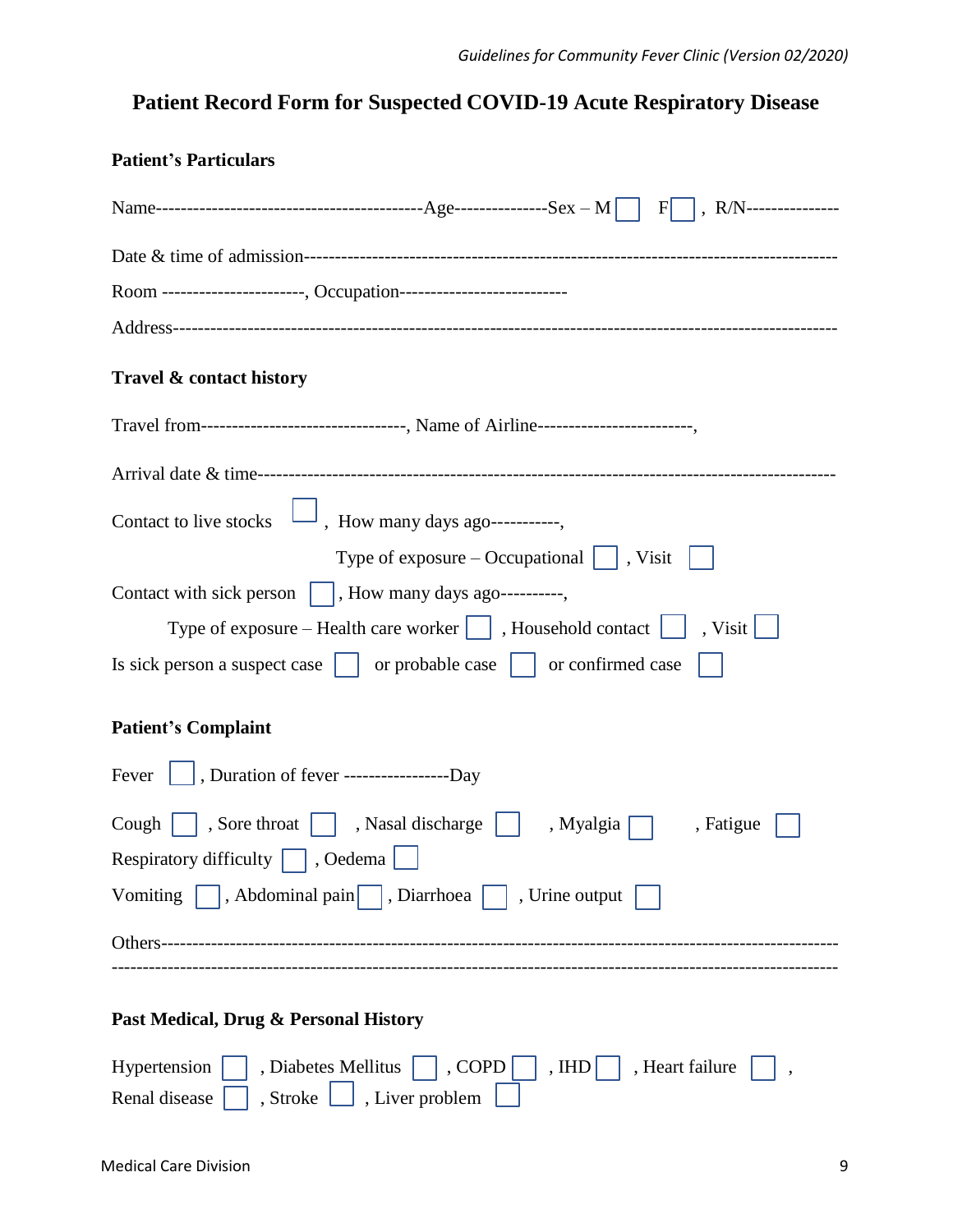| Smoking $\Box$ , Drinking $\Box$                                                                                      |
|-----------------------------------------------------------------------------------------------------------------------|
|                                                                                                                       |
| <b>Physical Examination</b>                                                                                           |
| Temperature----------- 'F, BP---------------, PR----------------,SpO <sub>2</sub> -------------------,RR------------- |
| Respiratory Distress   , Cyanosis- Peripheral   / Central   ,                                                         |
| General condition---------------, GCS-------------- , Rash----------------, Cervical L/N--------------                |
| Petichae     , Purpura   , Bleeding manifestations Heart----                                                          |
| -------------------                                                                                                   |
| Lungs-----------------------                                                                                          |
| Abdomen------------------                                                                                             |
| Bleeding manifestation--------------------------, Urine output ----------------------------                           |
| qSOFA Score-------------------------                                                                                  |

## **Quick Sequential Organ Failure Assessment (SOFA) score**

| qSOFA (Quick SOFA) Criteria             | <b>Points</b> |
|-----------------------------------------|---------------|
| Respiratory rate $\geq$ 22/min          |               |
| Change in mental status                 |               |
| Systolic blood pressure $\leq 100$ mmHg |               |

The presence of 2 or more qSOFA points near the onset of infection was associated with a greater risk of death or prolonged intensive care unit stay.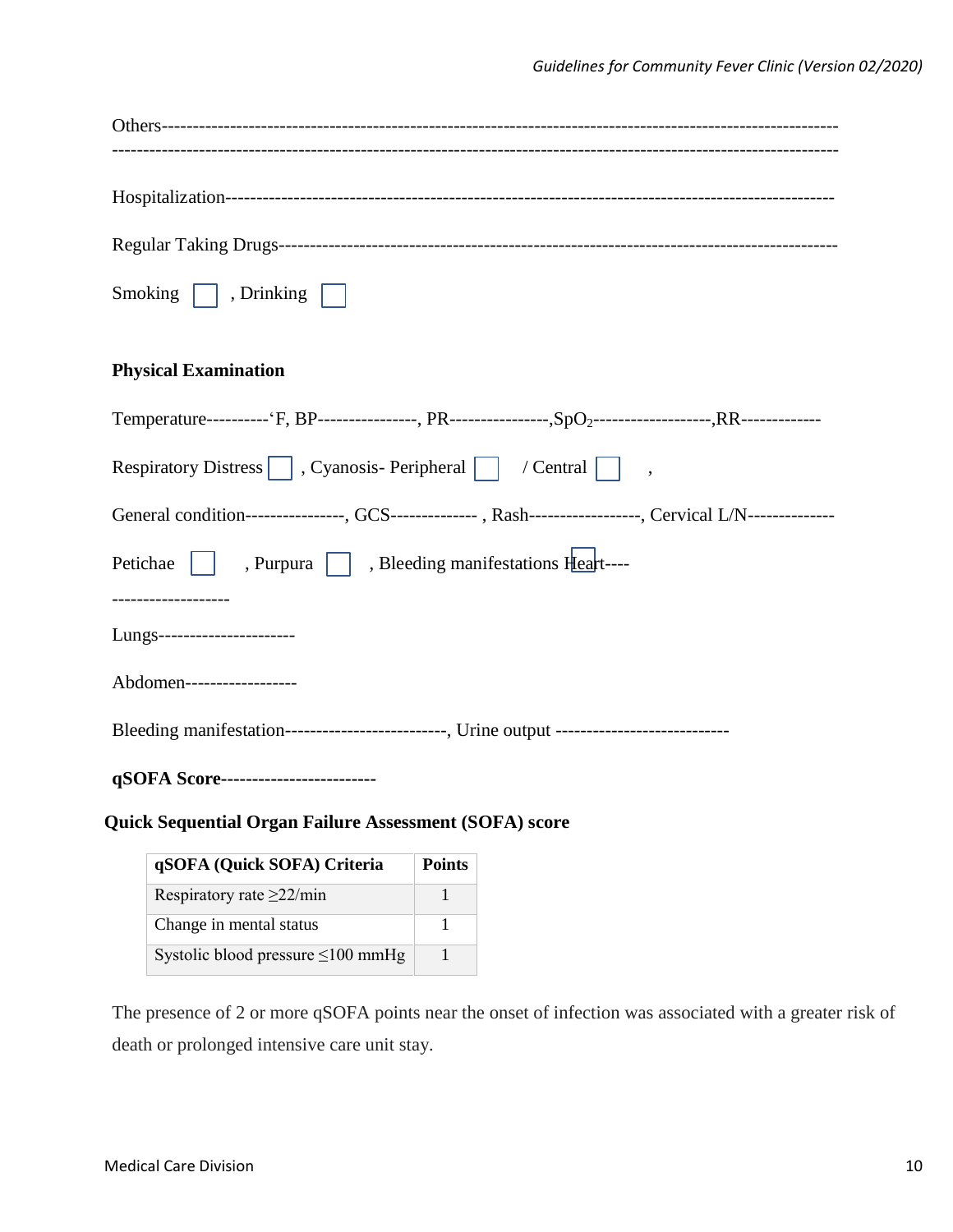| No Pneumonia $\Box$ , Mild Pneumonia $\Box$ , Severe Pneumonia $\Box$ |
|-----------------------------------------------------------------------|
|                                                                       |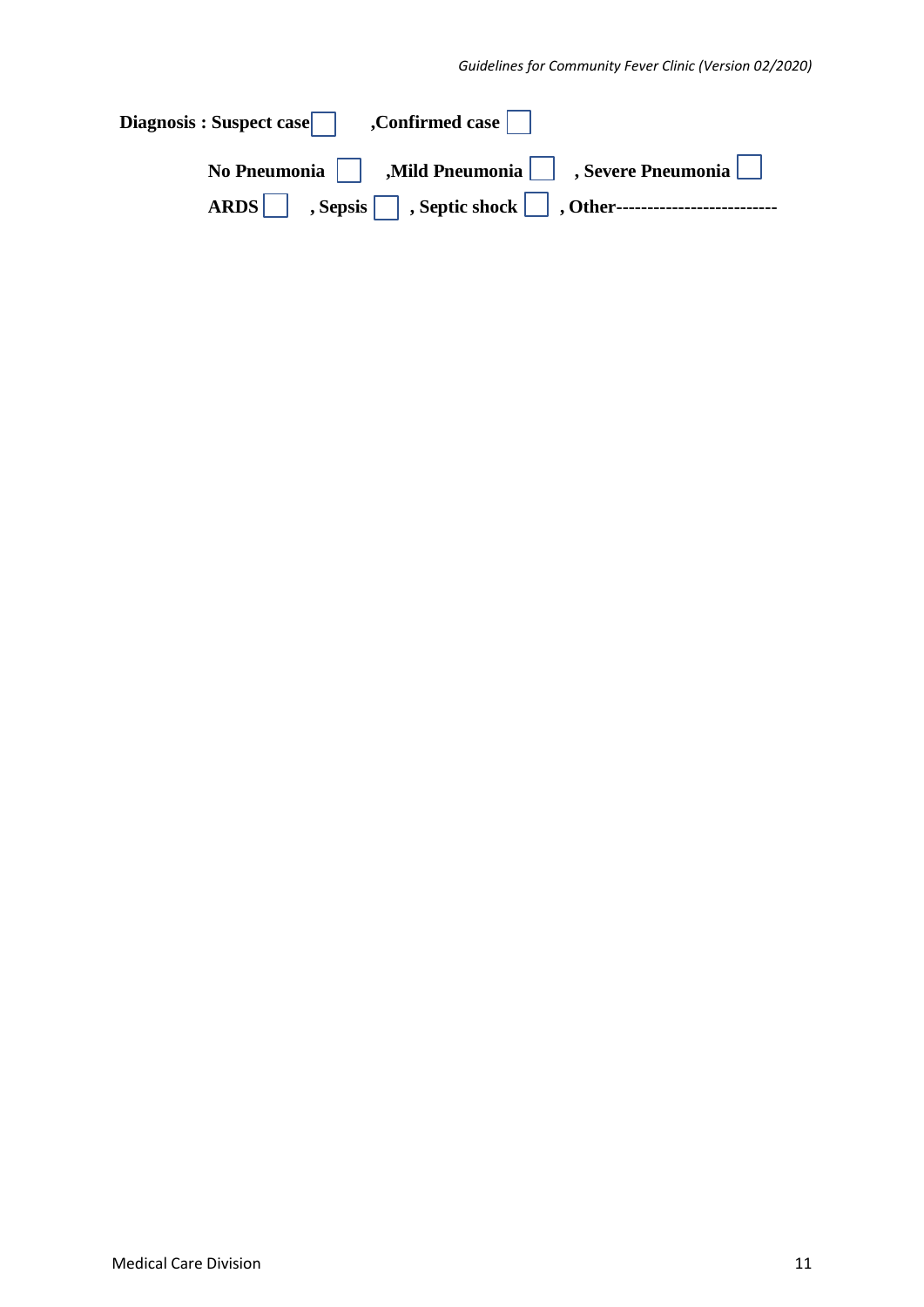

| COVID–19 Acute Respiratory Disease နှင့် ပတ်သက်၍ Personal Protective Equipment ဝတ်ဆင်ရန် လုပ်ငန်းလမ်းညွှန် (Version 2) (as of 1–7–2020) |  |  |
|-----------------------------------------------------------------------------------------------------------------------------------------|--|--|
|-----------------------------------------------------------------------------------------------------------------------------------------|--|--|

|                                                |                     |          |           |        | Eyes protection  | Boots/       |
|------------------------------------------------|---------------------|----------|-----------|--------|------------------|--------------|
| အကြောင်းအရာ                                    | <b>Medical Mask</b> | N95 mask | Gown      | Gloves | (Goggles or face |              |
|                                                |                     |          |           |        | shield)          | closed shoes |
| ပြင်ပလူနာ ဌာန၌ Screening ပြုလုပ်ခြင်း          | $(+)$               | $(-)$    | $(-)$     | $(-)$  | $(-)$            | $(-)$        |
| လူနာများအား သံသယရှိပါက သီးခြား စမ်းသပ်ခန်း     | $(+)$               | $(-)$    | $(+)$     | $(+)$  | $(-)$            | $(-)$        |
| (Fever room/ Temporary isolation room) ၌       |                     |          |           |        |                  |              |
| စမ်းသပ်ခြင်း                                   |                     |          |           |        |                  |              |
| သံသယလူနာများ (Person under investigation/      | $(+)$               | $(-)$    | $(+)$     | $(+)$  | $(+)$            | $(-)$        |
| suspected) လူနာခန်း၌ စမ်းသပ်ခြင်း/ ကုသခြင်း    |                     |          |           |        |                  |              |
| ဓာတ်ခွဲစစ်ဆေးမှုပြုလုပ်သူများ/ Sample ယူခြင်း  | $(-)$               | $(+)$    | $(+)$     | $(+)$  | $(+)$            | $(-)$        |
| Aerosol-generating procedures များ (e.g;       | $(-)$               | $(+)$    | $(+)$     | $(+)$  | $(+)$            | $(-)$        |
| tracheal incubation, non-invasive ventilation, |                     |          | Apron ပါ  |        |                  |              |
| tracheostomy, cardio pulmonary                 |                     |          | ဝတ်ဆင်ရန် |        |                  |              |
| resuscitation, manual ventilation,             |                     |          |           |        |                  |              |
| bronchoscopy) ပြုလုပ်ခြင်း                     |                     |          |           |        |                  |              |
| လူနာများအား လူနာတင်ယာဉ်ဖြင့် သယ်ပို့ ရာတွင်    | $(+)$               | $(-)$    | $(+)$     | $(+)$  | $(+)$            | $(-)$        |